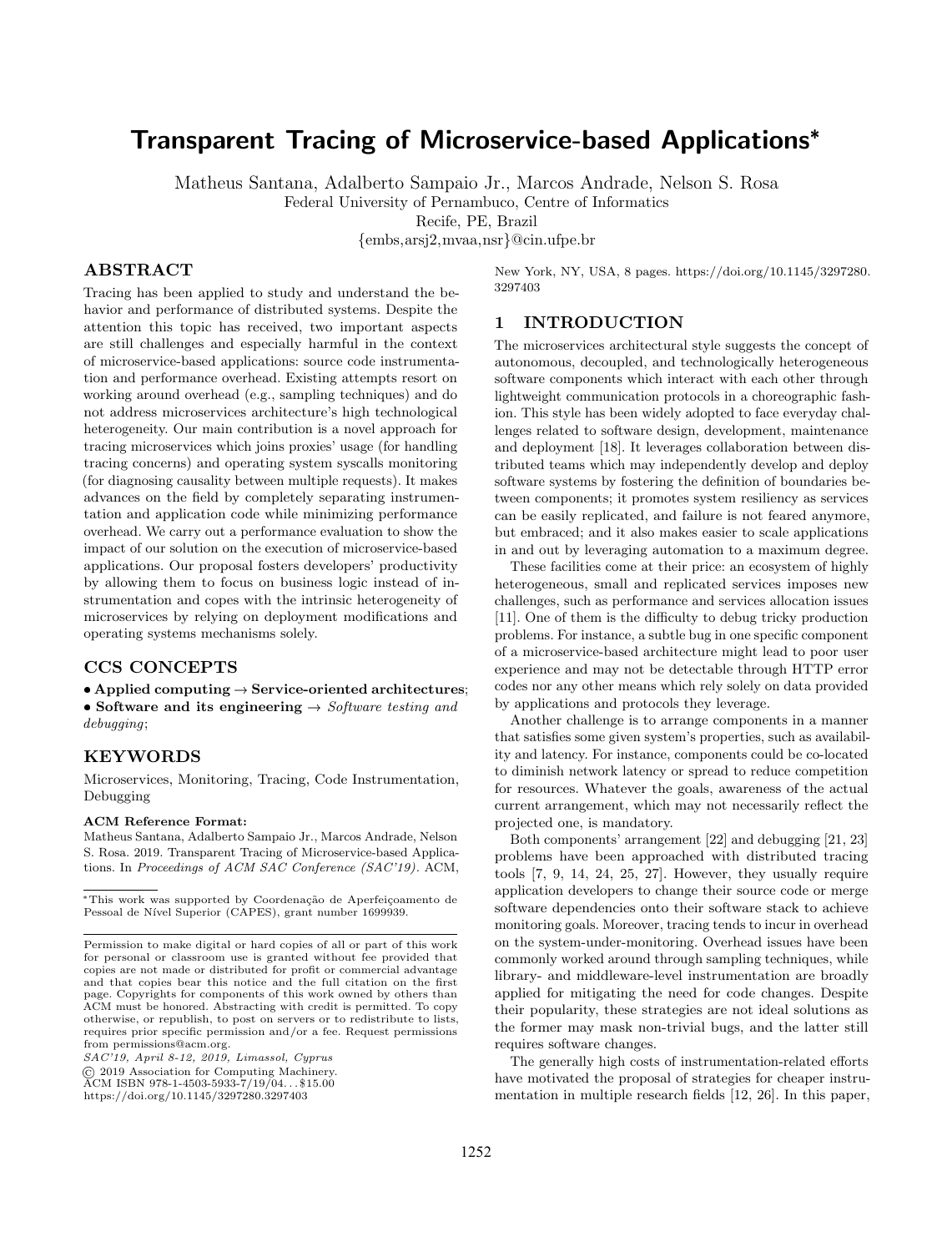we propose a strategy for enabling microservices' tracing which keeps developers away from the burden of code instrumentation and has a reduced impact on the application's performance. Our primary goal is to propose a strategy for tracing services' behavior without changing their source code (nor imposing dependencies onto the software stack) neither incurring in high overhead. We do this through separation of application- and instrumentation- related code which is accomplished by using proxies for handling tracing tasks along with the monitoring of syscalls for allowing proxies to keep track of requests' causality relationships.

This paper is organized as follows: Section 2 introduces basic concepts needed to understand the proposed solution; Section 3 presents the solution in details; Section 4 presents an evaluation of the proposed strategy, and related works are discussed in Section 5. Finally, Section 6 gives insights on what has been achieved to this point and the next steps towards a readily applicable and efficient strategy for tracing microservices.

# 2 BASIC CONCEPTS

This section introduces some basic concepts related to microservices architectural style and tracing of distributed systems.

#### 2.1 Microservices Architectural Style

The microservices architectural style, or microservices architecture, is the next step succeeding Service-Oriented Architecture (SOA) [6]. It dictates the conception of small, independent, and specialized software components which interact with each other for fulfilling features provided by the system from which they are constitutive elements. What makes microservices particularly useful, and also challenging, is that they take fine-grained service-oriented architectures to the next level: each component must solve one single problem from the business domain and be independently developed, deployed and executed.

By promoting extensive decoupling between architectural elements, microservices foster flexible ways of collaborative software development, computing resources allocation, and design decision making. Such flexibility paves the ground for a highly complex ecosystem of communicating pieces of software [6]. This heterogeneity poses a challenge to understand the systems' behavior as they grow larger in complexity and hampers the debugging when problems arise. It also restricts the enforcement of traditional methods for understanding a system's behavior and debugging. For instance, logging has a high cost when the system is composed of hundreds of components, implemented in several different programming languages, frameworks, and libraries, and communicating through a multitude of protocols.

#### 2.2 Distributed Tracing

Tracing is a strategy for understanding distributed systems' behavior, implementing optimizations and fixing problems which is not new [8, 15, 20]. In the context of microservices, it

enables us to extract and expose the behavior of microservicebased applications by tying up messages exchanged by the microservices. Tracing systems like X-Trace [7] and Dapper [24] adopt this strategy to propagate tracing-specific data traveling within exchanged messages to precisely diagnose causal relationships between exchanged messages. Another characteristic of tracing is the instrumentation of systems' components and the reporting of data produced via instrumentation to a monitoring agent responsible for their later exposure through a convenient interface.

The traditional way for enabling tracing would require that all microservices be instrumented. The first one should be modified in order to generate identifying tags for each one of the incoming user requests and maybe other tracing-related data such as sampling decision. Moreover, all microservices must be changed in order to propagate these data. This enables tracing features such as diagnosis of causality relationship between requests and sampling. Finally, each one of the microservices should report tracing data to a trace server. This strategy is highly dependent on data generated, propagated and reported by components, which strictly targets tracing's enablement and regards two sets of infomation: one with data which must be propagated across application's messages and the other with data which is sent to the trace server.

The first one should be as small as possible as it will impact on application's messages size. It commonly includes the identifying tags and sampling decisions, and travels along with application-specific data, leveraging the protocols application use to exchange the messages between the microservices. The second one also includes identifying tags, which are required for establishing requests' causality, but may not include some data present in the first set, such as sampling decisions. It usually includes timing information but may also include protocol's version, application-specific data, message's attributes (e.g., size, contents), and so on. It is formatted and sent to the trace server respecting a communication protocol which does not need to be the same as the one used for exchanging application-specific messages. Beyond dependence upon specific data, tracing also depends upon code instrumentation for providing aforementioned modification needs. There are many ways how a microservice-based application developer can instrument the source code to enable tracing. She could, for instance, develop ad-hoc instrumentation logic for each microservice, which would certainly represent a cumbersome effort. It would also be possible to leverage libraries but this would still require representative effort, mainly due to the variety of programming languages in a microservices context. We strive for a more adequate approach for enabling tracing of microservices, which is presented in the next section.

# 3 TRANSPARENT TRACING OF MICROSERVICE-BASED APPLICATIONS

"Use the right tool for the right job", one of the guiding principles of the microservices architectural style, means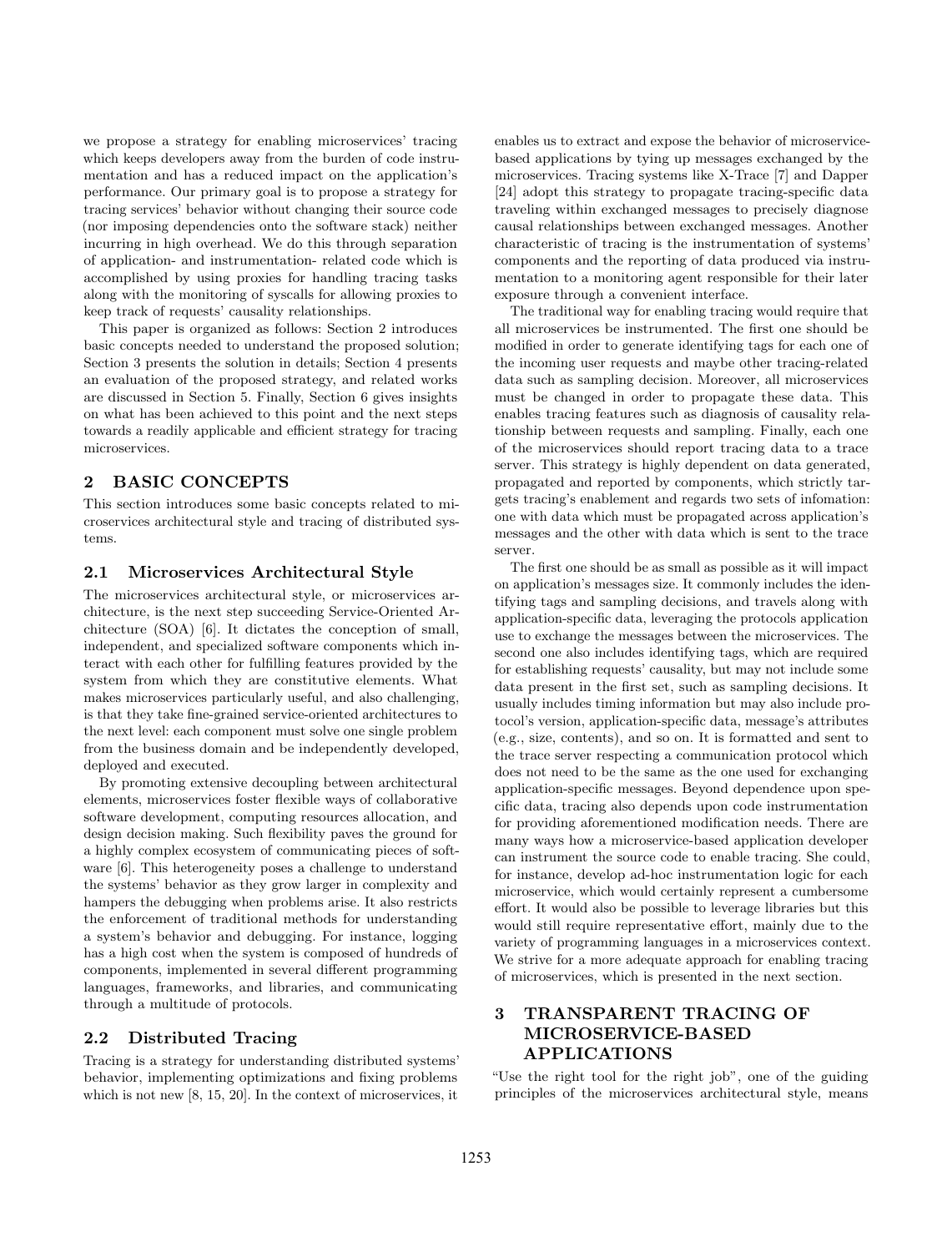using many different programming languages, frameworks, and libraries. The result is a highly complex ecosystem of small pieces of software, each one designed and implemented with well-scoped requirements in mind. Hence, these applications need better ways of behavior tracing and bug fixing [6]. Microservices developers and operators might benefit from distributed tracing tools as they allow a better understanding of systems' behavior and performance. However, their adoption in this context demands considerable time and effort as it implies performing changes in several software components, programming languages, and frameworks. Instrumenting them is impractical and using off-the-shelf solutions (when available) is not a good alternative as it still requires knowledge about APIs and configuration properties, and changes in application's source code.

Our proposal tackles the increased cost (i.e., time and money invested in instrumentation-related activities) of enabling distributed tracing for microservice-based applications and advances microservices' tracing by providing developers and operators with means for tracing their applications' behavior and performance without demanding any source code modifications.

We reduce the time spent by developers on instrumentation to a minimum by relying on modifications to deployment schema and monitoring of processes' activities instead of changing applications' source code. The deployment is modified to inject intermediate software components between application's microservices while the monitoring serves to track causalities between multiple requests. This plan is concretized twofold: first, we share guidelines for the deployment and usage of tracing-specialized proxies; then, we provide a strategy for monitoring specific Linux syscalls which allows tracking requests causality and an implementation for it.

Our approach is capable of effectively determining causality of messages generated by users' requests by combining the intermediate components' deployment and processes' monitoring. The general picture is that the proxies generate and report tracing-specific data while the monitoring propagates portions of these data necessary for diagnosing requests causality in order to free applications' code from any instrumentation-related modification.

#### 3.1 Deployment and Usage of Proxies

Microservices are usually deployed through containerization technologies, e.g., Docker<sup>1</sup>, in which principles like localization transparency along with its benefits are embodied, e.g., easiness of scaling, moving, and replacing components. This scenario helps the adoption of proxies to intercept all communications by changing the configuration related to microservices' deployment schema.

We use proxies for intervening all network interactions between microservices by deploying one proxy per microservice. One could argue that it would be possible to achieve our goals with less proxying units, but keeping 1:1 ratio helps to simplify and understand the deployment schema. In this

way, automation becomes easier, which aligns quite well with microservices' principle of automating everything. In practice, there are no reasons for deploying more than one unit per microservice instance as this strategy increases the resource consumption due to the extra components. Although proxies' resources consumption is reduced, it is not to be neglected.

Proxies in our approach are aware of any message exchanged between microservices and use them for generating and reporting tracing information. Their responsibilities are the same as the ones attributed to instrumentation in the strategy presented in Section 2.2.



Figure 1: Overview of proxies deployment

Figure 1 shows a scenario in which three microservices, namely A, B, and C, interact with each other to serve a single request. By applying our strategy, we interpose three proxies (striped hexagons) between them and deploy a trace server (TS). Circled numbers indicate the order in which communications occur: A receives the user's requests, and requests something to B which in turn sends a request to C. Both incoming  $(1, 4)$  and  $(7)$  and outgoing  $(2, 5)$  and 8 ) requests are received and sent through proxies, which report them to TS. Tracing-related requests  $( \hat{\mathbf{x}}, \hat{\mathbf{y}} )$  and  $( \hat{\mathbf{z}} )$ do not need to occur in any particular or specific moment. Responses are omitted for simplicity. Note that proxies shall also inject meta-information used to determine requests causality. For instance, if request is an HTTP request lacking an X-Request-Id header, the first proxy (one which handles request) shall inject the missing header, which should then be propagated by further services and proxies.

This approach is protocol-agnostic as it neither relies upon any protocol-specific information nor structure. However, other protocols demand extra efforts like requiring specific ways for both extracting tracing information and tracking requests causalities. We also do not prescribe any particular protocol for communication between proxies and the trace server (TS). To the extent of what we are proposing here, tracing of other protocols would require proxies capable of supporting them which must be properly configured to do so.

The use of proxies for tracing microservices is recent and supported by tools like Istio<sup>2</sup>. However, it lacks transparent tracing as it demands application's code changes to propagate trace meta-information in order to track requests causality.

<sup>1</sup>https://docker.com

 $\overline{a}$ https://istio.io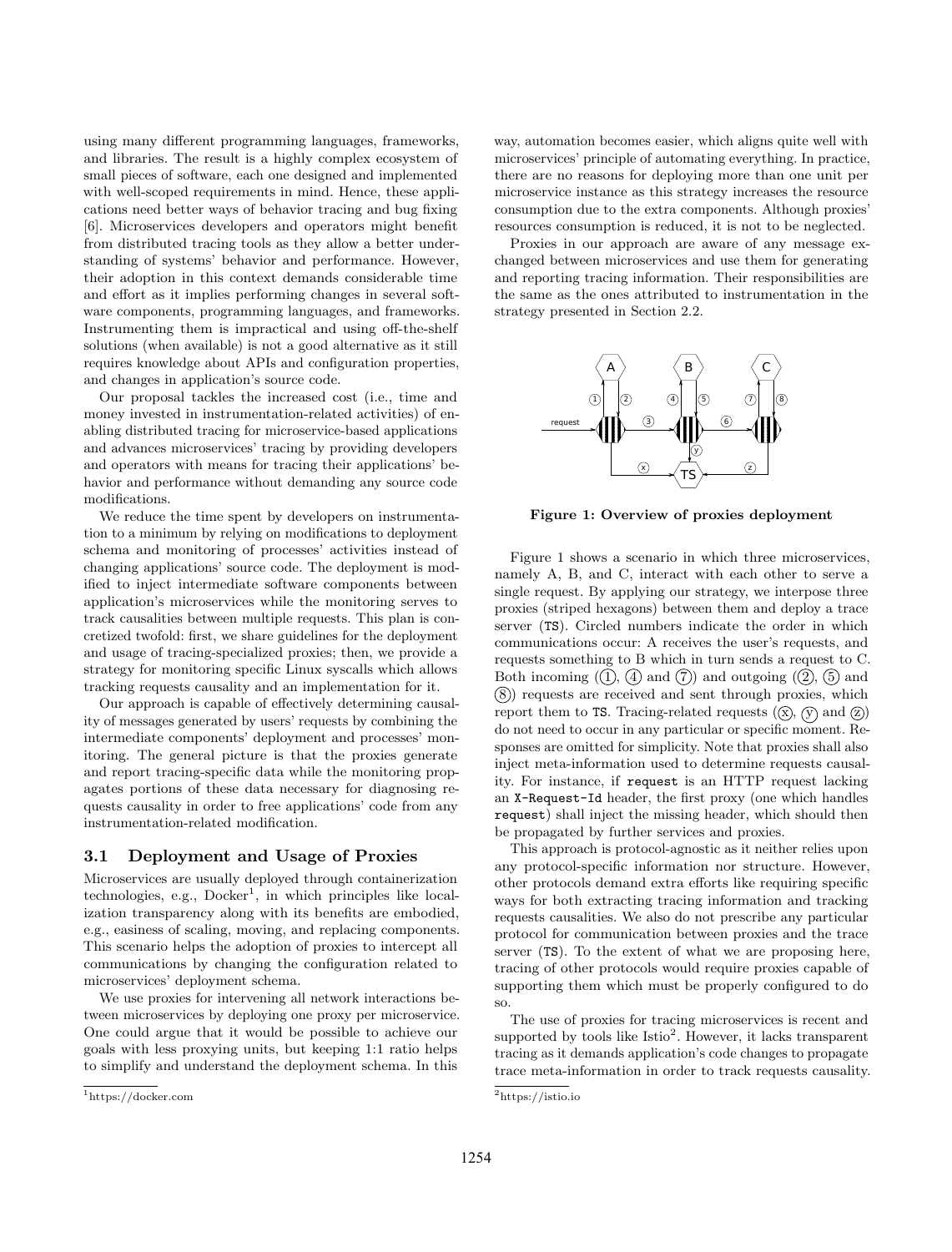We leverage Linux system calls (syscalls) monitoring for eliminating this shortage.

#### 3.2 Syscalls Monitoring

Syscalls are basic procedures exposed by Linux's kernel to application's processes to perform critical actions like hardware manipulation. By monitoring them, we can track process behavior related to the execution of requests paths and obtain and inject tracing-related meta-information. This approach is how we accomplish meta-information propagation without requiring any modification on application's code.



Figure 2: Syscalls interception overview

Figure 2 depicts the elements involved in the syscalls monitoring strategy and the main interactions between them. The Tracer (our monitor process) is responsible for the Tracee (microservices processes) initialization and setup of syscalls monitoring, which is done through the ptrace<sup>3</sup> system call. After setup, Linux's Kernel informs the Tracer whenever the Tracee performs a system call.

We identified the syscalls invoked by threads for receiving and sending HTTP requests. Syscalls' execution is always evaluated in the context of a performing thread because we use this association for diagnosing requests causality: we assume that any outgoing request performed by a thread while it is servicing an incoming request is caused by the incoming request. In practice, we intercept the syscall used to receive an HTTP request for extracting tracing metainformation from HTTP headers and syscalls used to execute outgoing requests for injecting tracing meta-information into them. Examples of such syscalls are read, which is used for reading an incoming request from a socket, and sendto, which is used to send requests.

Any new thread starts in the idle state and can receive incoming requests once it calls the accept syscall. When this happens, we register the socket by which the thread can receive requests and change its state to Waiting requests. In this state, three events may happen: new sockets may be open, open sockets may be closed or a request may arrive. When a new socket is open, we register it and keep the thread in Waiting requests state. When the socket is closed, we just remove it from our records and take the thread back to the idle state if it hasn't any more open sockets. When a request arrives, we extract and record its tracing headers and change thread's state to Servicing. In this state, a thread can close sockets, perform outgoing requests (sendto) or create new threads (clone). When the thread closes sockets, we remove them from our records and take it back to the idle state

<sup>3</sup>http://man7.org/linux/man-pages/man2/ptrace.2.html

if there aren't any remaining open sockets. If an outgoing request is triggered, we inject tracing headers into it. If new threads are created, we just start monitoring them with the difference that they are already put in the Waiting requests state and associated with their parent's open sockets and incoming tracing headers. We use SECCOMP<sup>4</sup> filters to reduce the overhead posed by syscalls' interruptions. These interruptions may be numerous and expensive due to the context switch that happens between kernel- and user-space.



Figure 3: Tracee process initialization.

Figure 3 shows a Tracee setup. Tracer first forks a child process to run the microservice's code. Then, it waits (waitpid) for the Tracee to perform essential operations: inform the kernel that it must be traced by its parent (ptrace(traceme)); forbid ascent of privilege levels (prctl(no\_new\_privs)), which makes possible to run our monitoring without admin privileges; and install SECCOMP filters (prctl(set\_seccomp)). The Tracee then stops (kill) to allow the Tracer to set necessary options (ptrace(setoptions)). These options include flags for making ptrace automatically trace further children processes and activating better handling of SECCOMPrelated interruptions. Next, the Tracer proceeds to Tracee's execution (ptrace(cont)), that executes microservice's code (execve).

After Tracee initialization, Tracer keeps an infinite control loop established by waitpid syscall. This syscall interrupts the Tracer execution until some of its Tracees makes a syscall that triggers a notification, obeying the rules of installed SECCOMP filters.

Figure 4 depicts the read interception for headers extraction from incoming HTTP requests. Despite this is not being represented, extractheaders is subjected to some conditional verification before being performed: the read syscall which caused the interruption must consider an open TCP socket's file descriptor and request must be an HTTP request. ptrace(peekdata) must be performed after the syscall execution as request would not be available. Also, the original syscall is executed without having its parameters or result modified.

 $^4$ https://www.kernel.org/doc/html/latest/userspaceapi/seccomp filter.html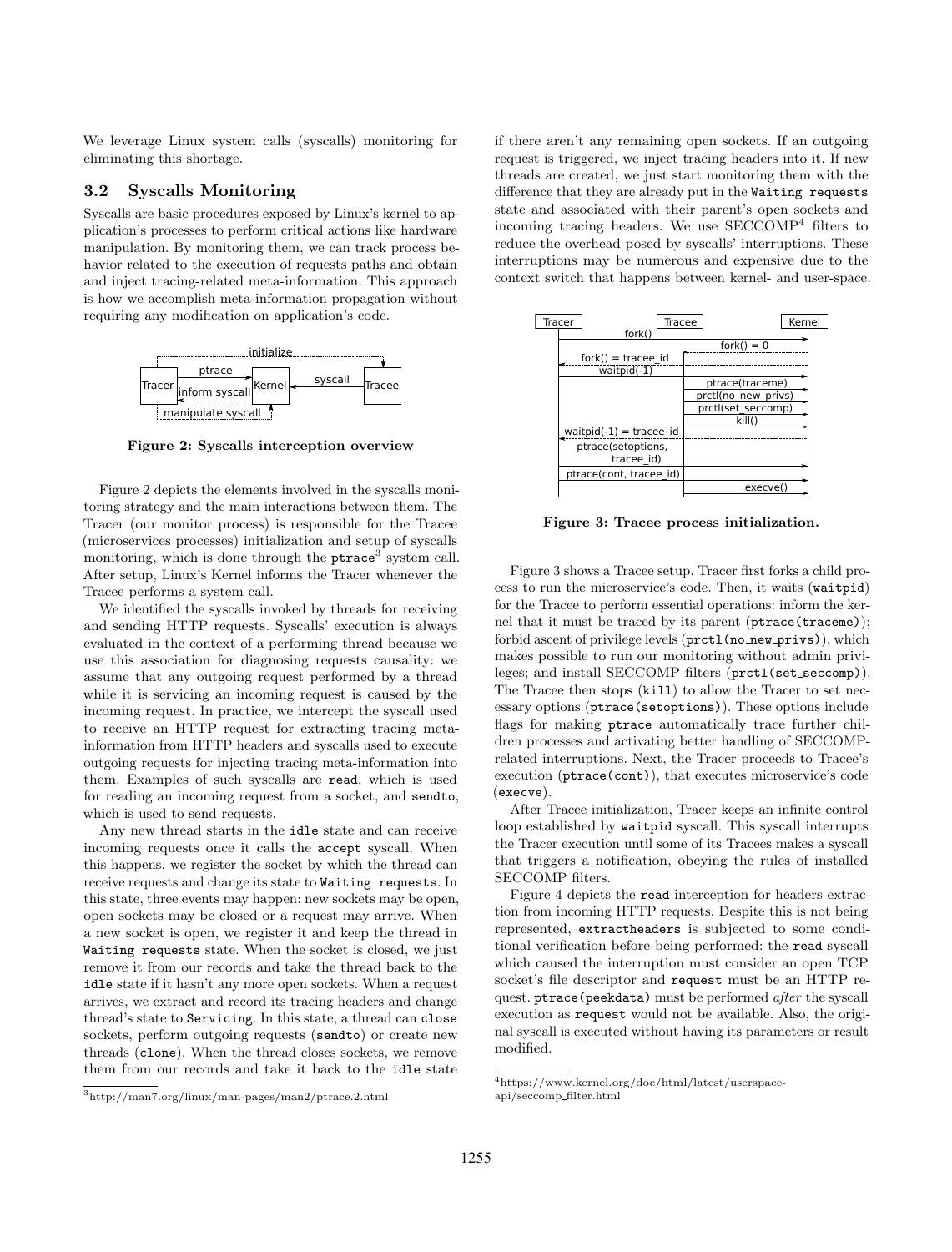

Figure 4: Headers extraction on read syscall interception.



Figure 5: Headers injection on sendto syscall interception.

Figure 5 shows the sendto interception, which is similar to read interception, except for: the request retrieved through peekdata is an outgoing request instead of an incoming one; and pokedata is used to change syscall's paremeters by replacing the original request with the one that holds tracing headers. Hence, as opposed to read's interception, parameters' manipulation occurs before syscall execution.

#### 4 EVALUATION

This section presents an evaluation of the proposed monitoring solution.

#### 4.1 Objectives

We carried out a performance evaluation to assess the performance overhead of the proposed solution on the systemunder-monitoring. In practice, the performance evaluation targets at i) evaluating the overall overhead imposed by our implementation; ii) comparing it with the overhead imposed by other strategies; and iii) measuring metrics which impact on microservices development and operation.

### 4.2 Experiments

We used Sock Shop<sup>5</sup> app as experimental workload [3]. We chose applications' response time as the metric because it is a good measure of users' experience [16]. Table 1 summarizes the experiments' parameters. The workload counted with the execution of 1.000 POST HTTP requests targeted at the "checkout order operation", which is the application's

Table 1: Experimental parameters.

| Parameter             | Value                          |
|-----------------------|--------------------------------|
| Workload              | Checkout order                 |
| Number of Requests    | 1.000                          |
| Time Between Requests | Randomly generated             |
|                       | following gaussian             |
|                       | distribution (mean: 5,         |
|                       | standard deviation: 2)         |
| Tracing Scenarios     | Disabled ( <i>No Tracing</i> ) |
|                       | Conventional (Instrumented     |
|                       | Microservices)                 |
|                       | Our strategy $(Rbinder)$       |

operation that involves more microservices. For trying to resemble a realistic, low-load, scenario, we also wait for some seconds between each request.

Our experiments considered three distinct scenarios to compare the proposed strategy with other monitoring possibilities: i) the non-traced application (No Tracing), ii) the application traced by microservices' instrumentation (Instrumented Microservices<sup>6</sup>, and iii) the application using our strategy  $(Rbinder<sup>7</sup>)$ . The non-traced scenario is accomplished through the deployment of microservices with configuration options for disabling tracing. The instrumentation of the second scenario is achieved through third-party libraries and code modifications. Finally, in the third scenario, our strategy (which regards usage of proxies plus syscalls monitoring) comes into play: Envoy Proxy<sup>8</sup> proxies are used to intercept the microservices communication and handle tracing responsibilities; syscalls monitoring is enabled via modification of microservices' Docker images for starting the main process under our monitoring process. This is as simple as prefixing the command used for starting the main process with the command for starting the monitor process. For instance, if the command for starting the microservice is java -jar orders.jar, we would issue rbinder java -jar orders.jar instead for starting the main process under our monitor process. Both tracing-enabled scenarios used Zipkin<sup>9</sup> trace server. All services were deployed as Docker containers and orchestrated by using Docker Compose.

#### 4.3 Results

Figure 6 shows the results of the experiments. The error bars indicate a 95% confidence interval. As can be observed, the response times of both tracing-enabled scenarios are very close. The mean response time when the application is not being monitored is 0.110s against 0.116s when tracing is enabled by traditional means (source code instrumentation) and 0.121s when our strategy (Rbinder) is in place. This means that the traditional approach is 1.052 times slower than the untraced application while ours is 1.097 times slower.

<sup>5</sup>https://microservices-demo.github.io

 $^6$ https://github.com/gfads/microservices-demo/tree/gfads

 $^{7}$ https://github.com/gfads/microservices-demo/tree/rbinder

<sup>8</sup>https://www.envoyproxy.io/

<sup>9</sup>https://zipkin.io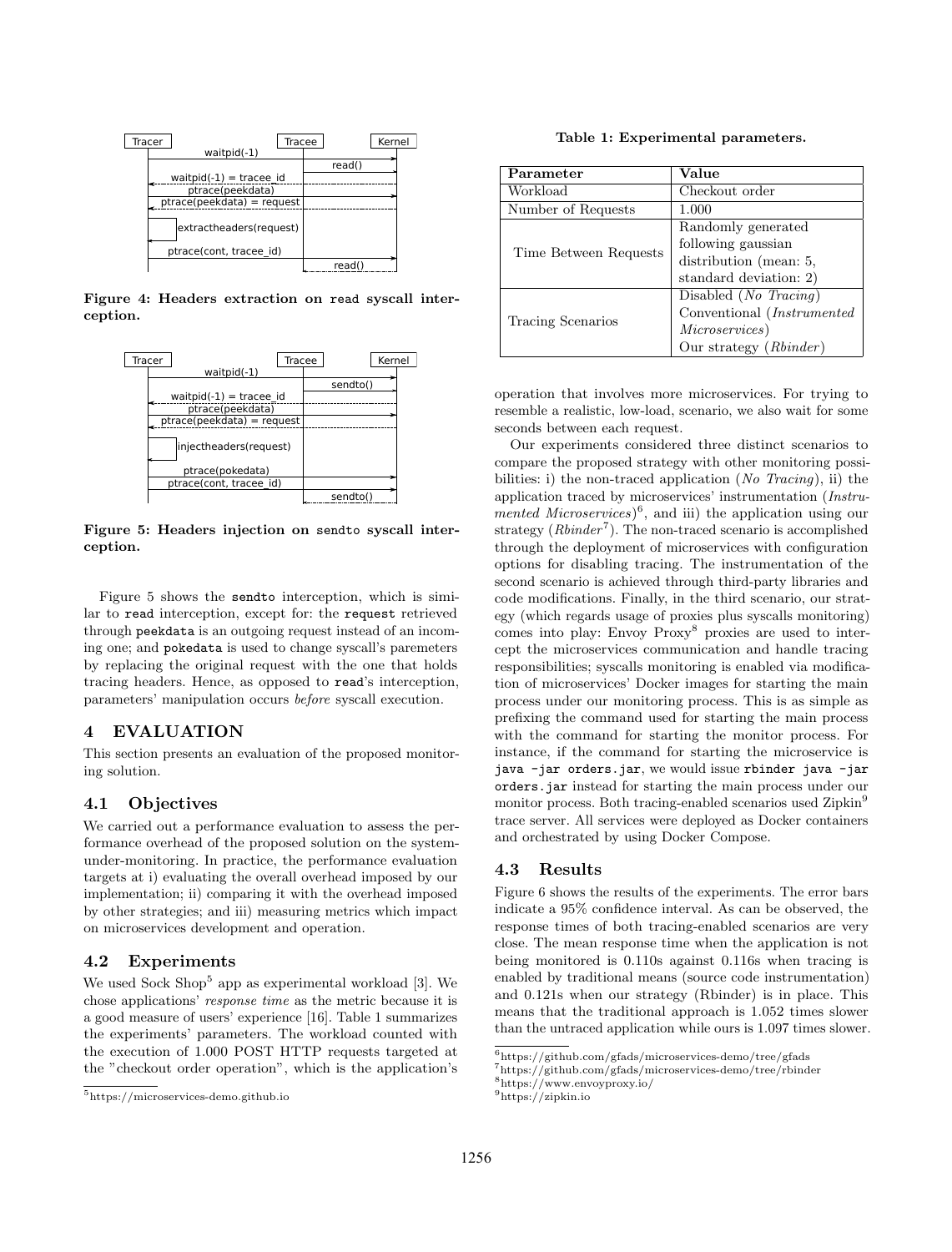

Figure 6: Response time of the three assessed scenarios.

Hence, considering this metric, the impacts of the tracing strategies over the application's performance are very similar.

Figure 7 depicts the CPU usage. Despite the similar usage pattern, it is possible to distinguish a slightly higher usage in the tracing-enabled scenarios. The average CPU usage when the application is not being traced is 17.44%. For instrumented microservices, this average increases to 18.58% (1.07x higher) and for Rbinder it increases to 21.52%(1.23x higher). This increase could be explained by the extra instructions executed for tracing purposes. For our strategy, this amount is still greater as per the syscalls monitoring. For instance, extra instructions are needed to copy buffers from the kernel- to user-space on each syscall interruption.

Figure 8 presents the RAM usage. Here again, consumption is higher in tracing-enabled scenarios, which shall also be explained by tracing-related memory allocation. For instance, the trace server demands a lot of memory. Also, memory usage in Rbinder is influenced by the deployment of numerous proxies.

Relying upon off-the-shelf libraries for applications' instrumentation may lead to some unintended consequences like a considerable increase in components binaries' size and time to start them. Figure 9 depicts the size of the files used for initializing Sock Shop's microservices. For Go and Java microservices, these are the binaries resulting of code compilation and JAR archives, respectively. Results show that instrumentation led to bigger binaries for all microservices, especially the Java ones, in which case using our solution for tracing produces binaries 25% smaller on average.

We also measured the time to microservices become operational, from an application's user point-of-view. This time is relevant because it has a direct impact on developers' and service operators' productivity. For instance, developers will spend much more time if they have to wait for longer initialization periods within their development environment. Also, operations' activities such as replicating instances for services' scalability are damaged if microservices take too long for starting up. Figure 10 presents the results. There is no statistically significant difference for the initialization time when the microservices written in Go (user and payment are considered. The user service presented an average initialization time of 2.21s (standard deviation  $= 0.27$ ) for the instrumented scenario and  $2.22s$  (std dev  $= 0.17$ ) for Rbinder. payment took 2.49s on average (std dev  $= 0.10$ ) to initialize in instrumented scenario and  $2.51s$  (std dev  $= 0.09$ ) in

Rbinder. However, there is a great difference in initialization time when Java services are regarded. carts took 46.50s (std  $dev = 1.20$ ) to initialize in instrumented scenario and  $30.33s$ (std dev  $= 0.78$ ) in Rbinder, orders needed 46.11s (std dev  $= 0.98$ ) if instrumented and 32.07 (std dev  $= 1.90$ ) when monitored by Rbinder, and shipping took 44.09 (std dev  $= 0.99$ ) when instrumented versus  $28.20s$  (std dev  $= 0.33$ ) when Rbinder was active.

The evaluation shows that Rbinder poses slightly higher performance overhead and uses more RAM. Nevertheless, it does not require any intervention in the application's code to enable monitoring. It also avoids some common drawbacks of conventional instrumentation strategies such as larger binaries and slower microservices' initialization. Therefore, the benefits regarding easiness of adoption and reduction of costs related to instrumentation code development and maintenance might compensate for the drawbacks on performance and resources consumption.

# 5 RELATED WORK

Existing work leverages distributed tracing for supporting microservice-based applications' evolution [22]. The experience sheds light over the need of a more lightweight way for enabling tracing of fine-grained architectures like microservices. This need is further confirmated by works such as the one by Neves and Pereira [17], which intend to use tracing for modelling the behaviour of systems architected this way. Having this in mind, we organized existing solutions around the two pillars of our solution: absence of code instrumentation and use of syscalls.

#### 5.1 Code Instrumentation Strategies

Carosi [4] correlates tracing and profiling data to better support debugging activities. Similarly to our approach, this work uses proxies for handling tracing-related data generation and report. However, Carosi leverages web server's modifications for tracing headers propagation while we use syscalls monitoring and interception.

Monere [27] and Pinpoint [5] use code instrumentation to collect information that helps in service discovery and fault detection, respectively. The former statically extracts dependency structures from the documentation, and the latter relies on middleware-level instrumentation for logging which components processed each request. Our strategy is more generic in the sense that it traces information regarding generic systems' behaviours. Moreover, we rely on platform-level instrumentation solely for tackling the highly heterogeneous environment of microservice-based applications.

More similar to our strategy, X-Trace [7] and Dapper [24] trace requests path to understanding the systems' behaviour and aid in debugging of performance issues. They rely upon application-, library- and middleware-level instrumentation for propagating tracing metadata used for tying up related requests. Our proposal also depends on metadata for keeping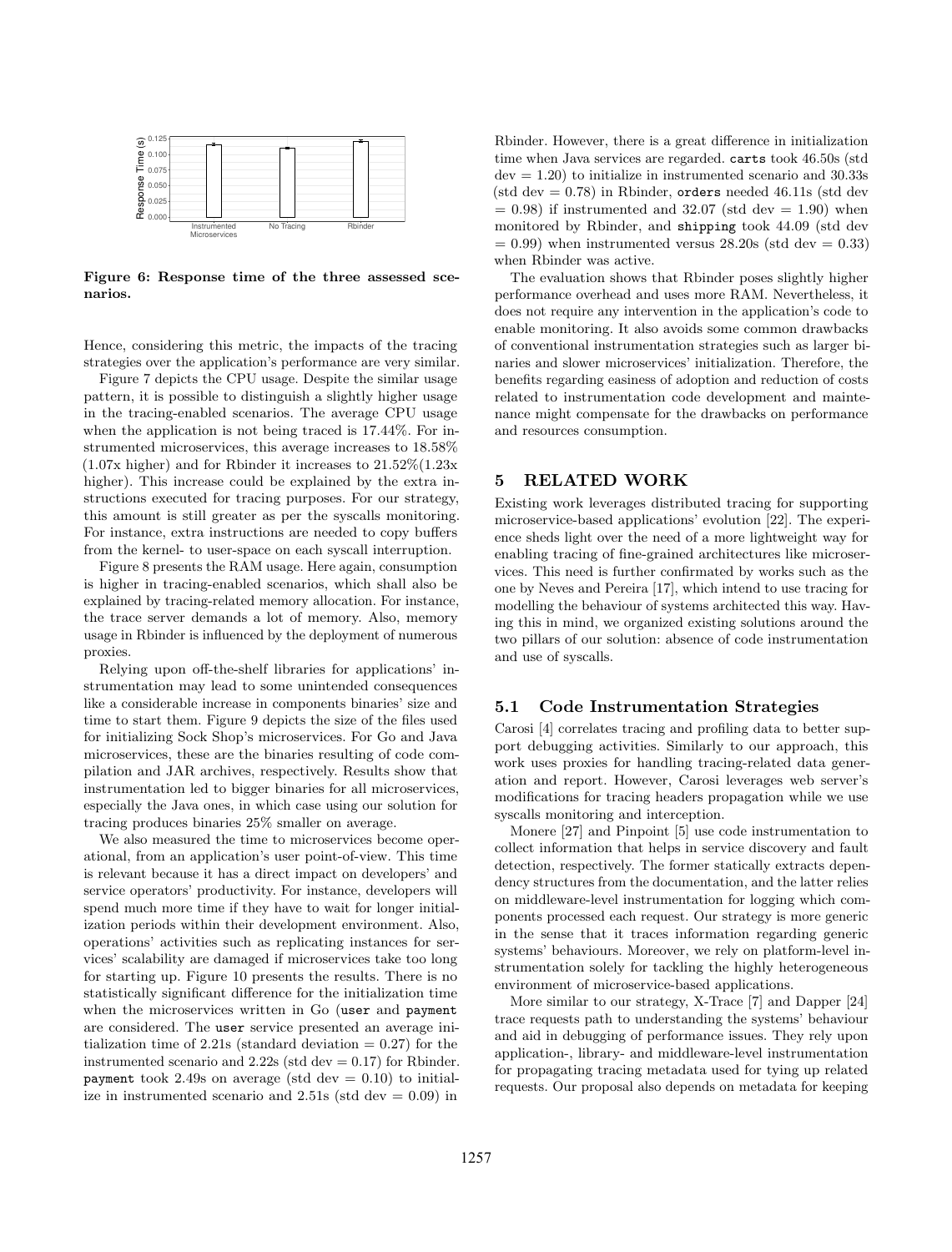Scenario • No Tracing  $\nabla$  Instrumented Microservices A Rbinder



Figure 7: CPU Usage.



Figure 8: RAM usage.



Figure 9: Size of microservices' binaries.

track of requests causality. However, we avoid code instrumentation by using syscalls monitoring for metadata propagation and proxies for metadata generation and reporting.

Mace and Fonseca [13] propose a strategy for decoupling tracing's enablement and usage so that the same instrumentation efforts applied for enabling a system's tracing can be used for multiple tools relying on tracing data. Their work relates to ours in a sense it also intends to mitigate the pain of tracing fine-grained distributed systems, but it still relies upon instrumentation.

Kitajima and Matsuoka [10] and Aguilera et al. [1] also propose strategies for tracing requests paths. The former uses an imprecise heuristic while the latter proposes two algorithms for diagnosing causality between requests. These approaches



Figure 10: Microservices initialization time.

have the benefit of grasping systems' behaviour without requiring propagation of tracing information. Meanwhile, we pay the price of precise request tracing by propagating such information via the operating system's syscalls monitoring. Moreover, Aguilera relies upon (middleware-level) instrumentation to some degree, which we also avoid as a general principle due to the potential it has to increase the strategy's adoption difficulty in a microservices-based environment.

#### 5.2 Use of Syscalls Strategies

Ardelean et al. [2] uses a tracing strategy to collect data in a given period to understand the system's load variations. They also work with kernel-level calls for diagnosing causalities between messages exchanged by components at different levels of the system's stack. Unlike our proposal, they need to instrument the code to inject kernel-level calls.

Xu et al. [28] apply a learning-based algorithm to diagnose causality between multiple requests. Similarly, as we do, they also leverage kernel's syscalls but do so in a more passive manner: kernel's event traces are used to feed the learning algorithm. Such strategy results in an imprecise means for causality detection (as opposed to the one we seek here, which is a precise one).